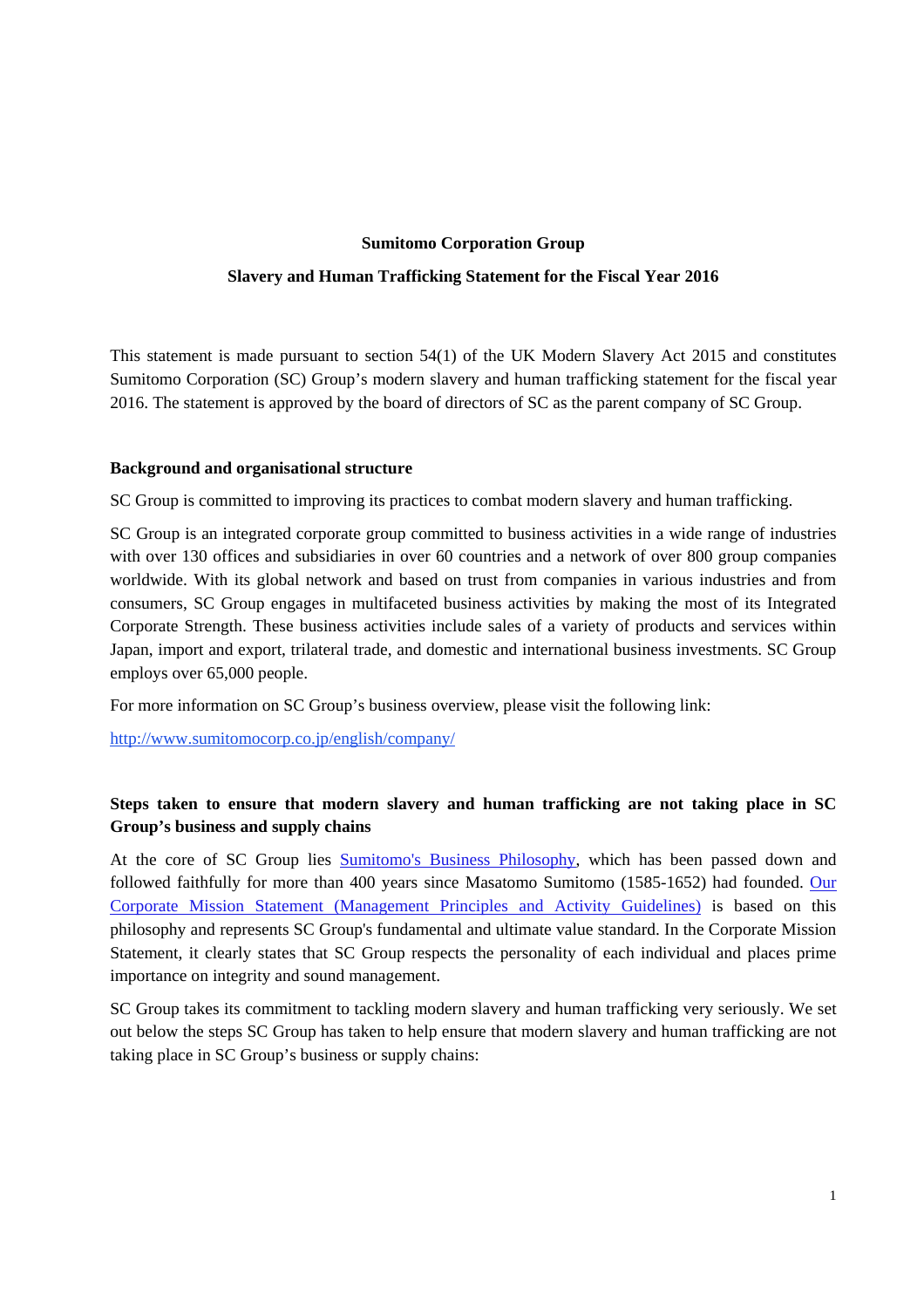## *Action Guidelines for Supply Chain Management*

[SC group has established the CSR Action Guidelines for Supply Chain Management.](https://www.sumitomocorp.com/en/jp/sustainability/csr#01) Through the implementation of these guidelines, we are aiming to realize a sustainable society by working together with our suppliers, business partners, and contractors, etc. to achieve responsible value chain management. As part of these guidelines, SC Group sets out its values to "Respect human rights and not to be complicit in human rights abuses" and to "Prevent forced labor, child labor and the payment of unfairly low wages." These principles establish the overarching guidelines encompassing our commitment to combating modern slavery and human trafficking.

### *[Identification of SC Group's Material Issues](http://www.sumitomocorp.co.jp/english/company/policy/material_issues/)*

SC announced the identification of its ["Six Material Issues to Achieve Sustainable Growth with Society"](http://www.sumitomocorp.co.jp/files/user/english/doc/company/policy/material_issues/material_issues_E.pdf)  in April 2017, a set of social issues that SC Group regards as important and should prioritize addressing through its business activities as well as the challenges SC Group needs to overcome in creating solutions.

These material issues were defined based on Sumitomo's Business Philosophy and the SC Group's Corporate Mission Statement. Going forward, SC Group will position these material issues as an important factor in developing business strategies and in the decision-making process for individual businesses.

<Issues that SC Group should prioritize addressing through its business activities>

- ・Achieving harmony with the global environment
- ・Contributing to the development of local communities and industries
- ・Establishing a foundation for comfortable and enriching lifestyles
- Providing diverse "Accessibility"
- <The challenges SC Group needs to overcome in creating solutions>
- ・Developing human resources and promoting diversity
- ・Enhancing governance

SC Group will continue to help ensure that modern slavery and human trafficking are not taking place in SC Group's business or supply chains through enhancing governance.

## *[Active commitment to the UN Global Compact](http://www.sumitomocorp.co.jp/english/csr/stakeholder/global_compact/)*

SC signed [the UN Global Compact](https://www.unglobalcompact.org/what-is-gc/mission/principles) and declared its support for the 10 principles in March 2009 as the parent company of SC Group. This international sustainability related initiative shares the same values as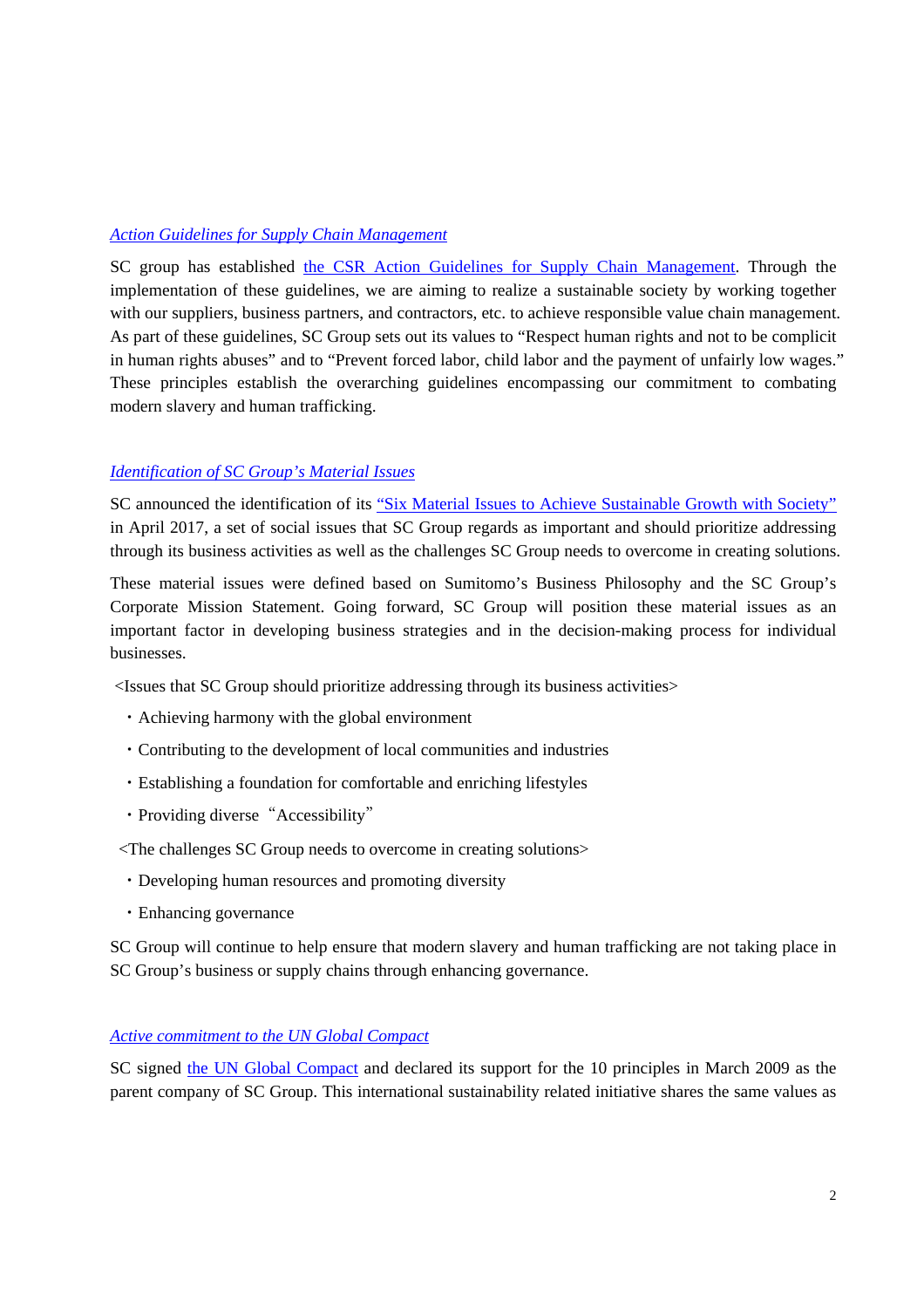our Corporate Mission Statement. With our participation in the Global Compact, SC has committed itself to further increasing corporate value by constantly seeking out areas of its business activities that can be improved in light of the values advocated by the 10 principles. The UN Global Compact has been referred also through the internal auditing process of SC Group.

In addition, SC actively participates as a Board Member of the Global Compact Network Japan, a local Global Compact network.

# *[Training and workshops](https://www.sumitomocorp.com/en/jp/sustainability/csr#08)*

SC, as the parent company of SC Group, provides numerous opportunities to promote the understanding and entrenchment of [the Action Guidelines,](https://www.sumitomocorp.com/en/jp/sustainability/csr#01) including:

- training for new employees and locally hired employees;
- meetings within business units and domestic and overseas regional organizations; and
- pre-departure briefings with executive managers being sent on overseas assignments.

In the fiscal year 2016, we have held training sessions for 157 new employees and 208 locally hired employees, around 10 meetings with all business units, and more than 40 briefings with executive managers on overseas assignments.

Furthermore, in our efforts to tackle the issue of human rights abuses (including modern slavery and human trafficking), SC has invited external experts to host interactive workshops twice in October 2016, in order to provide hands-on training on how to assess the risks of being involved in human rights abuses in SC's supply chains. Attended by 49 employees, the workshops offered lectures on such topics as the relevance of human rights to corporations and case studies of corporate human rights abuses. The participants were then divided into groups to undergo hands-on training composed of four steps: 1. business analysis, 2. identification of relevant human rights issues, 3. analysis of risks encountered with the particular type of human rights issue, and 4. consideration of countermeasures.

## *Checklists and business unit reviews*

In addition to SC's training programmes, we have created checklists for business units to review from a sustainability perspective our own business activities as well as those of related parties in our supply chains, such as suppliers, subsidiaries and associated companies, business partners, and contractors, etc. Since SC conducts a wide range of business in multiple sectors, the associated risks vary, however the eradication of any instances of modern slavery and human trafficking remains a key priority.